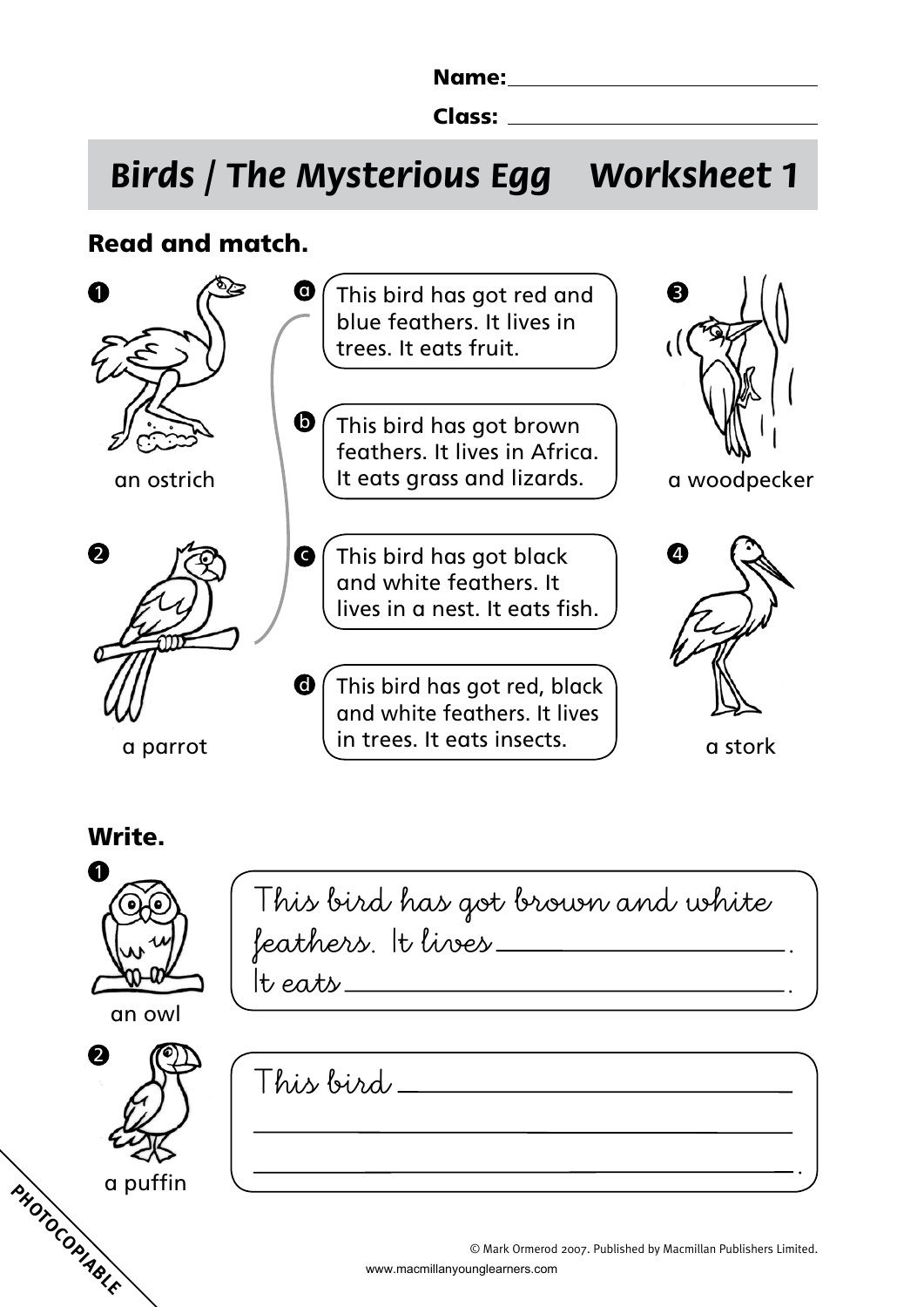Name:

Class:

# **Birds / The Mysterious Egg Worksheet 2**

# Who does it in the story? Write the names.



## Choose and write 4 sentences about the picture.

Dad hasn't got a book. Dad has got a book. It's 10 o'clock. It's 5 o'clock.

The egg is in the box. The egg is behind the box. Bobby is wearing glasses. Bobby is wearing a scarf.